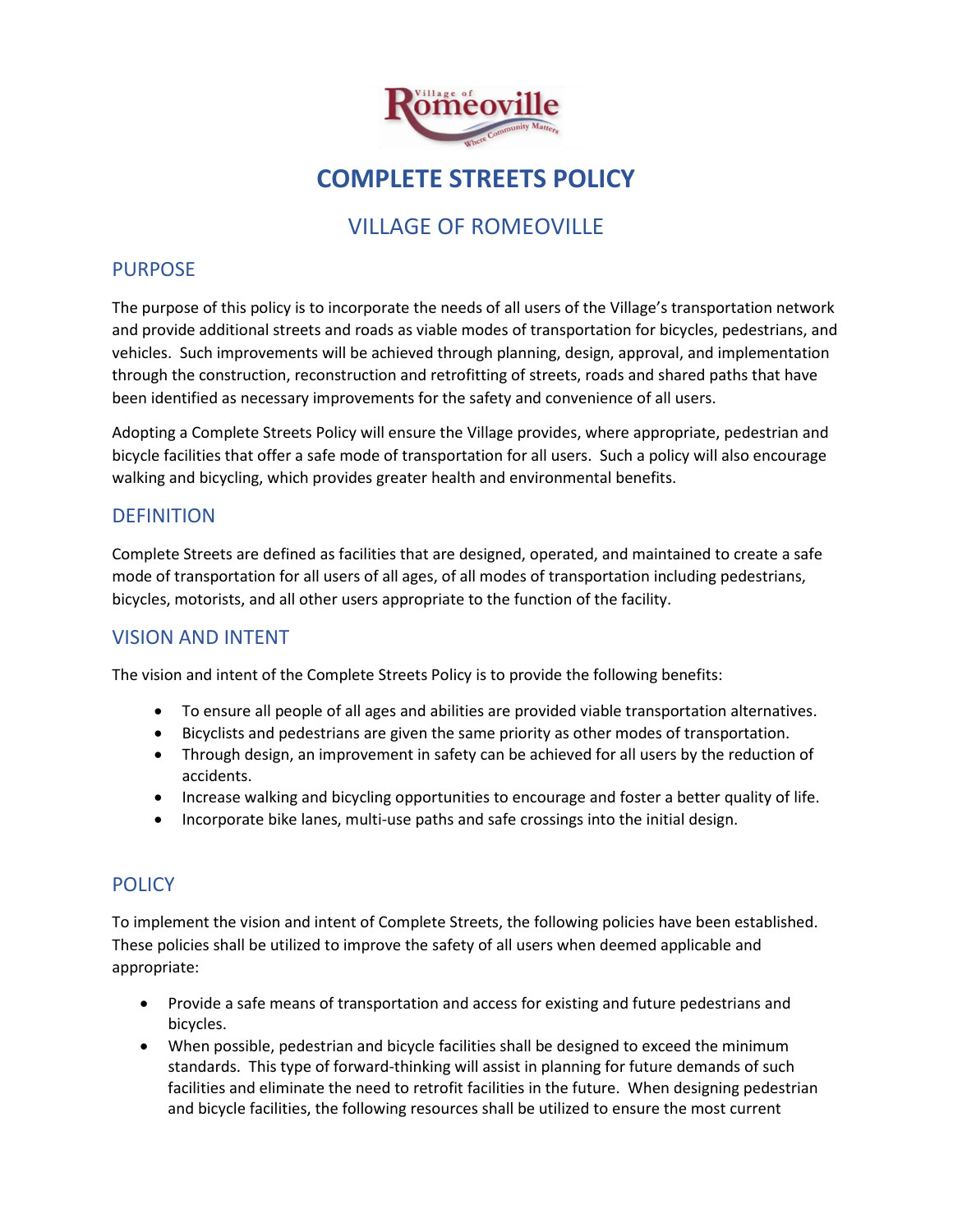standards and practices are following, which include:

- The American Association of State Highway Transportation Officials (AASHTO) Guide for the Development of Bicycle Facilities
- The FHWA Manual of Uniform Traffic Control Devices (MUTCD)
- **The AASHTO Green Book: A policy on Geometric Design of Highways and** Streets,
- **The U.S. Access Board Americans with Disabilities Act (ADA) Guidelines and Standards**
- The U.S. Access Board Proposed Accessibility Guidelines for Pedestrian Facilities in the Public Right-of-Way (PROWAG; 2011)
- **Illinois Department of Transportation (IDOT) Local Roads & Streets (LR&S)** Manual
- IDOT Bureau of Design & Environment (BDE) Manual
- Establish evaluation procedures for all roadway projects, including resurfacing and expansion of existing roads to incorporate principles and goals of Complete Streets. Such evaluation shall include environmental constraints, availability of right-of-way, support and funding.
- Create and implement a project evaluation to determine what accommodations should be included for both pedestrians and bicycles. Such evaluation shall include determination of the need for the following: crosswalks, bike lanes, signage, pedestrian traffic signals, accessible curb ramps. Each project shall be evaluated to determine if such facilities shall include any or all of these elements.
- Create an overall transportation network, including vehicles, pedestrians and bicycles to provide connections to all major destinations within the community, including but not limited to, schools, places of employment, recreational facilities/parks, residential and commercial areas. Such a transportation network shall also take into consideration regional trail crossings. To provide a comprehensive transportation network, the surrounding areas and connection points outside the Village shall be evaluated and taken into consideration.
- Create safe crossings at major intersections, corridors, and bridges, even if not deemed highly traveled by pedestrians or bicycles. This shall be achieved through the design in a manner that is safe, clearly defined and accessible for all users.

## APPLICABILITY

The Complete Streets Policy shall be applied to all types of transportation projects including new construction, reconstruction, rehabilitation, repair and large-scale maintenance. Specifically, this policy shall be implemented through new subdivision design, county and state projects within the Village limits, and those facilities identified in supporting planning documents. Only those instances outlined below under Exception may seek relief from the Complete Streets Policy.

To ensure the Complete Streets Policy is implemented through all Village projects, evaluation shall be conducted early on in the planning stages. For example, evaluation of the Complete Streets Policy is to be completed during the site plan review for all new developments to ensure such facilities are incorporated in the initial site design.

Understanding that many roadways and streets are not solely under the Village's ownership and control, the Village shall coordinate early on in the planning process with all outside agencies and municipalities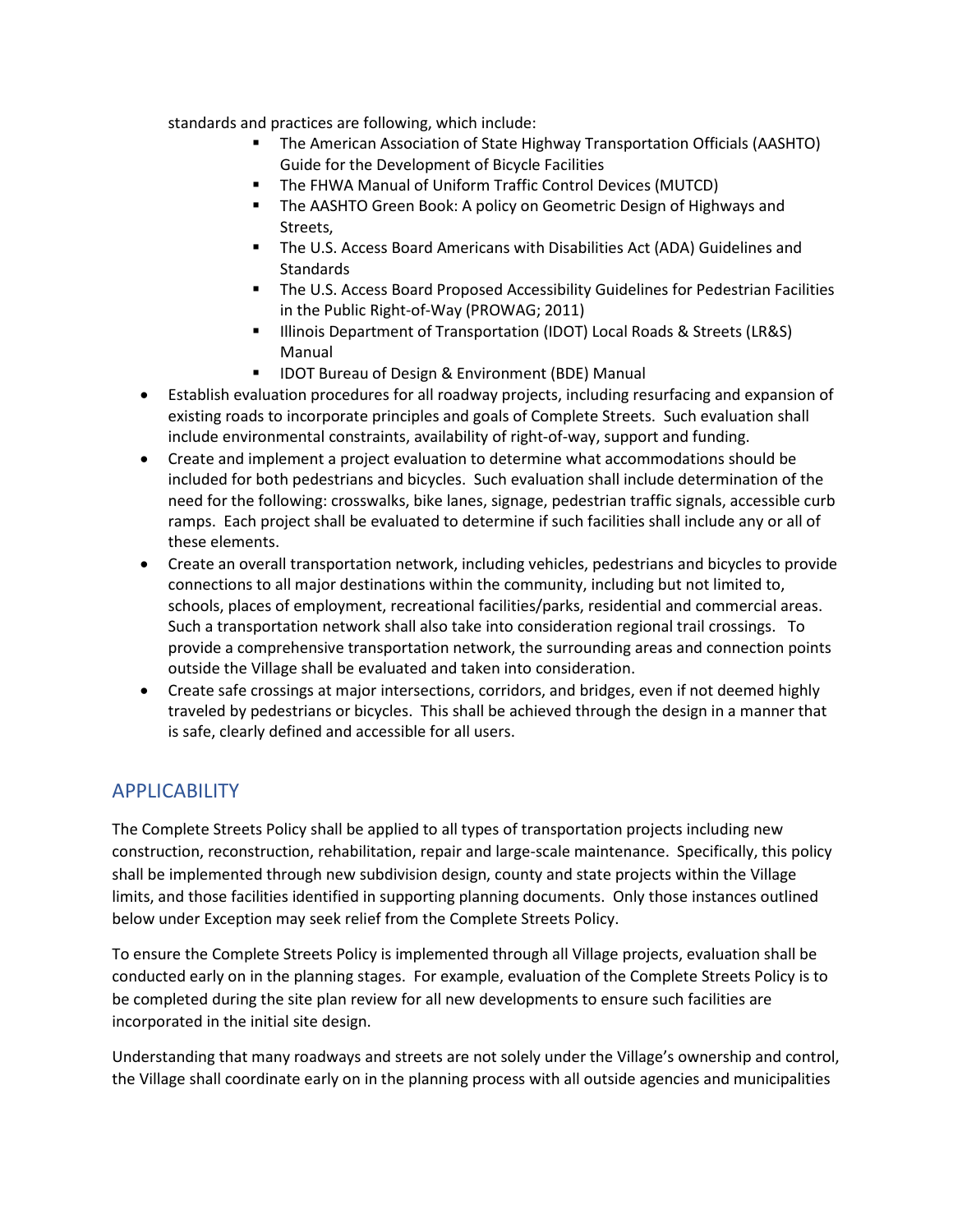to introduce the components of this Complete Streets Policy to ensure the vision and intent has been carried out through all projects within the Village's limits.

## **EXCEPTIONS**

The Village acknowledges there are instances in which compliance with the Complete Streets Policy is not possible under current circumstances. In those instances where relief is being sought, written confirmation by the Village Manager, Director of Community Development, Director of Public Works and/or Village Engineer must be provided along with supporting information. Such exemptions shall only occur if the following findings are present:

- The project only involves routine maintenance to ensure the facility is in an acceptable condition. Such activities may include patching, crack sealing, minor repairs and routine cleaning and maintenance.
- The cost of such improvements to accommodate pedestrians and/or bicycles is disproportionate to the overall cost of the project and not deemed a necessary benefit of the project at this time.
- There are no supporting documents for the current and future needs of such a facility.
- Non-motorized users are not permitted on the roadway.

## CONTEXT-SENSITIVE

Implementation of Complete Streets Policy is not only unique to each individual municipality but also unique within the Village. How the principles of this Policy are implemented during one project may be substantially different on the next project. Understanding the unique nature and modifying the standards and procedures on a project by project basis is key to implementing a successful Complete Streets Policy. The key components of this policy shall be evaluated at a detailed level for each project as every project has its own unique conditions, whether environmental, land use, or the presence of existing unimproved pedestrian ways, that require such plans be tailored to meet the goals of that individual site and area within the Village.

When a project, whether that project is a roadway resurfacing, road construction or reconstruction, new residential or commercial development, is at the beginning planning stages, the Village should review all applicable plans, policies and guidelines to ensure the addition of the pedestrian/bicycle facility will align the with transportation and land use goals and objectives of the Village. When reviewing the needs of such a facility the Village should consider all land uses within the area. This evaluation will aid in determining the type of user of the facility, therefore identifying the design needs. Understanding the adjacent land uses and future transportation plans will aid in identifying connectivity between facilities.

In addition to using the plans and policies the Village has adopted as a guide, the Village should also seek input from other taxing bodies within the Village limits to determine the anticipated pedestrian/bicycle needs for current and future facilities. For example, where park facilities are within the general region of the project, the Village shall seek input from the Parks and Recreation Department and Lockport Park District, to ensure connectivity of the transportation network is evaluated. In the instances where schools are within the area, the School District shall provide input on their transportation needs.